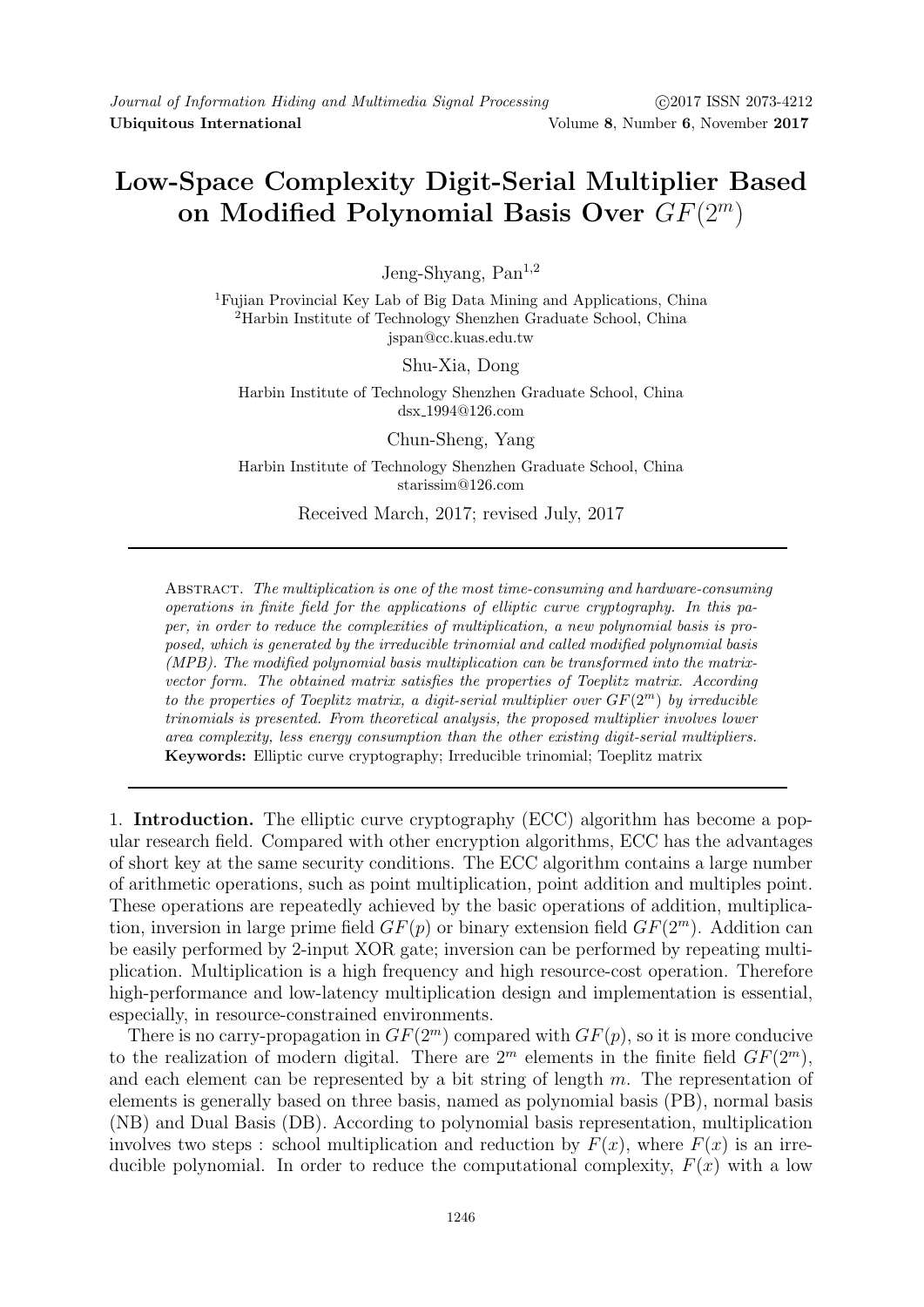number of nonzero term is a best choice.  $F(x)$  is generally trinomial or pentanomial [1], where trinomial, do not exist for all degree  $m$ , it is conjectured that irreducible pentanomials exist for any degree  $m \geq 4$  [2]. In addition to the trinomial and pentanomial, there are many variants. Many multipliers based on polynomial basis or it's variants have been studied in  $[3, 4, 5]$ . Itoh and Tsujii  $[3]$  based on all one polynomial  $(AOP)$  and equally spaced polynomial (ESP) designed two low-complexity multipliers in  $GF(2<sup>m</sup>)$ . In [5, 6], time/area-efficient implementation based on shifted polynomial basis (SPB) have been introduced and in [7] previous multiplication results in [5] was optimizied. Parallel Polynomial Multiplication in  $GF(2<sup>m</sup>)$  for all degree m based on Generalized polynomial basis (GPB) was proposed in [8]. Recently, in [9] demonstrated that the SPB is a special class of GPB, hence SPB and GPB multiplication can be classified as one class. The design and implementing approaches of multiplication algorithm in  $GF(2<sup>m</sup>)$  are broadly divided into two categories: Karatsuba algorithm (KA) and Toeplitz matrix-vector product (TMVP). The algorithms extended by the KA algorithm have (b,2)-way KA, (a,b)-way KA etc. The algorithms derivative by TMVP have two-way TMVP, TMVP block recombination (TMVPBR). The proposed multipliers architecture can be divided into three structures [10, 11, 12, 13]: (1) bit-serial, with  $O(m)$  area complexity but has large computation time [14]. (2) bit-parallel, with  $O(m^2)$  area complexity but has less computation time [12]. (3) digit-serial, used to balance time and area complexities [15, 16].

In this paper, a new polynomial basis, which is called MPB, is proposed by transforming the polynomial basis in  $GF(2<sup>m</sup>)$ . Based on MPB representation, MPB multiplication can be transform into Toeplitz matrix-vector product. According to the properties of Toeplitz, we proposed a digit-serial architecture to achieve low-space complexity multiplier.

The organized of this paper is as follows. Section 2 simply introduces polynomial basis multiplication and two-way TMVP. In section 3, we define a new polynomial basis MPB, then deduced the general formula of two element of MPB multiplication. Section 4 transforms MPB multiplication into Toeplitz matrix vector product. According to the properties of Toeplitz, we propose a digit-serial architecture and analyze its complexity, In section 5, we compare complexity of our proposed multiplier with the existing other digit-serial multipliers, the summary of this paper is given in Section 6.

2. Mathematical Background. In this section, we briefly review the polynomial basis multiplication over  $GF(2^m)$  and the two-way TMVP algorithm.

2.1. **PB multiplication.** The binary extension field  $GF(2<sup>m</sup>)$  can be view as the m dimension vector over  $GF(2)$ . All field element can be represented by the m dimension vector. The ordered set  $N = \{1, x, x^2, \dots, x^{m-1}\}\$ is called the polynomial basis in  $GF(2^m)$ , then the filed element A can be represented as  $A = a_0 + a_1x + \cdots + a_{m-1}x^{m-1}$ , where  $a_i \in \{0, 1\}, 0 \leq i \leq m-1.$ 

In  $GF(2^m)$ , field elements are generated by an irreducible polynomial  $F(x) = x^m +$  $\sum_{i=0}^{m-1} f_i x^i$ , where  $f_i \in \{0, 1\}$ . In order to reduce the complexity of PB multiplication,  $F(x)$  with a low number of nonzero term is a best choice.  $F(x)$  is generally trinomial or pentanomial, where trinomial, do not exist for all degree  $m$ , it is conjectured that irreducible pentanomials exist for any degree  $m \geq 4$ . Let  $A(x) = \sum_{i=0}^{m-1} a_i x^i$ ,  $B(x) =$  $\sum_{i=0}^{m-1} b_i x^i$  are two elements in  $GF(2^m)$  and the polynomial basis multiplication represent as  $C(x) = AB \mod F(x)$ , which can be carried out by two steps:

(1) School multiplication

$$
T = AB = \left(\sum_{j=0}^{m-1} a_j x^j\right) \left(\sum_{k=0}^{m-1} b_k x^k\right) = \sum_{i=0}^{2m-2} t_i x^i,\tag{1}
$$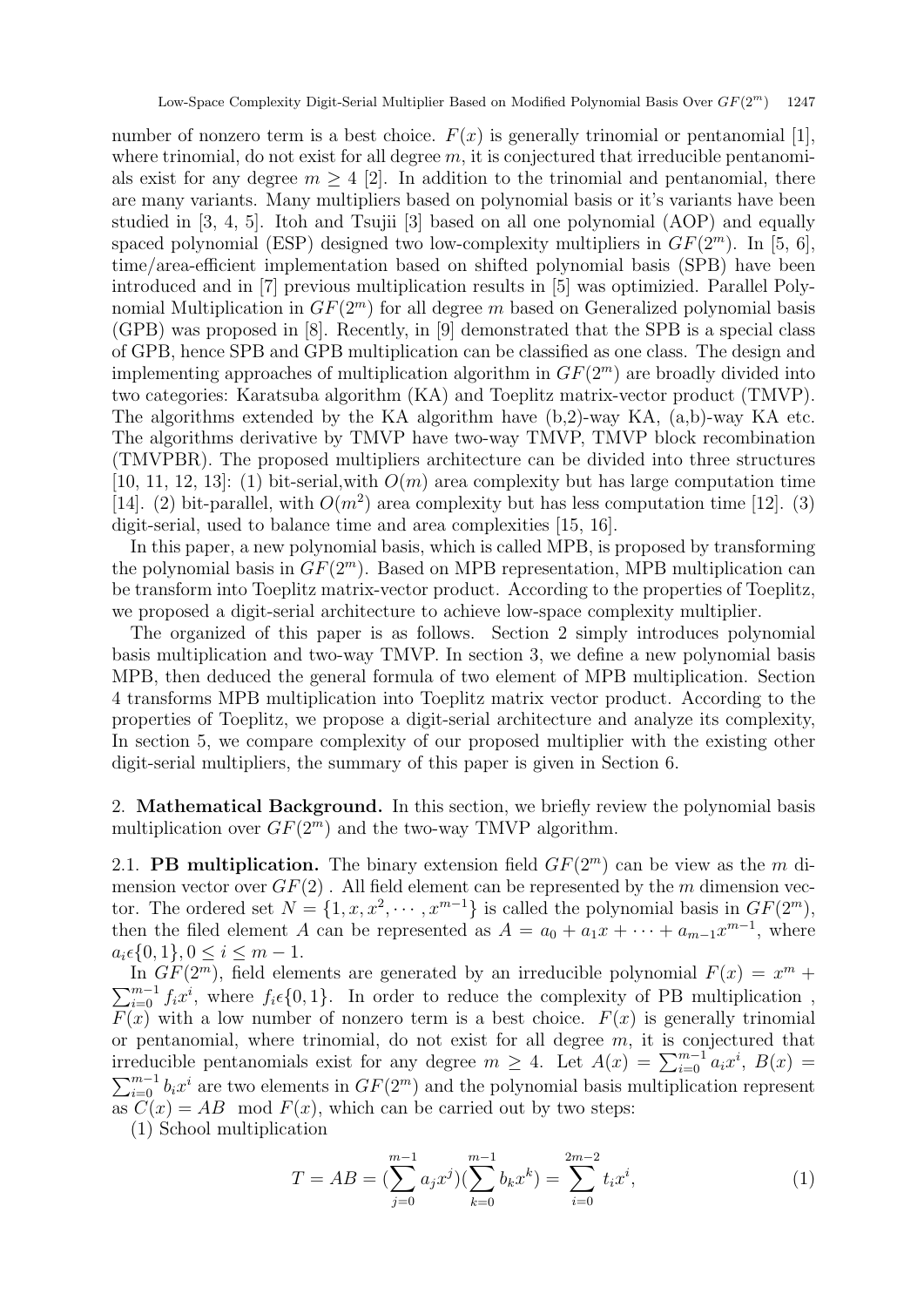1248 J. S. Pan, S. X. Dong, and C. S. Yang

where  $t_i = \sum_{j+k=i} a_j b_k$ , for  $0 \le j, k < m$  and  $0 \le i \le 2m-2$ . (2) Reduction

$$
C = T \mod F(x) = \sum_{i=0}^{m-1} c_i x^i.
$$
 (2)

Recently, a kind of low-latency digit serial multiplication methods proposed, such as, Lee et al. [9], have presented a digit-serial and scalable SPB/GPB multiplier with lowspace complexity using (b,2) - way KA decomposition. In 2015, Lee et al. [17] have used Toeplitz Matrix-Vector Product Decomposition achieved efficient subquadratic space Complexity multiplier for All Trinomials. Liu et al. [18] based on Karatsuba algorithm proposed a efficient digit-serial multiplier in  $GF(2<sup>m</sup>)$ .

2.2. Two-way TMVP. Let T be a  $n \times n$  Toepltiz matrix, V be a  $n \times 1$  column vector, where  $n = 2^k$ . TV can be called as a TMVP. T can be split into  $(T_0, T_1, T_2)$ , where  $T_0, T_1$ and  $T_2$  are  $(\frac{n}{2}) \times (\frac{n}{2})$  $\frac{n}{2}$ ) Toeplitz matrices and V can be split into  $(V_0, V_1)$ , where  $V_0$  and  $V_1$ are  $(\frac{n}{2}) \times 1$  column vector. A  $n \times n$  Toeplitz matrix is determined by  $(2n-1)$  elements of the first row and the first column. The product of  $T$  and  $V$  can be written as:

$$
TV = \begin{bmatrix} T_1 & T_0 \\ T_2 & T_1 \end{bmatrix} \begin{bmatrix} V_0 \\ V_1 \end{bmatrix},
$$
  
= 
$$
\begin{bmatrix} (T_0 + T_1)V_1 + T_1(V_0 + V_1) \\ (T_1 + T_2)V_0 + T_1(V_0 + V_1) \end{bmatrix},
$$
  
= 
$$
\begin{bmatrix} P_0 + P_2 \\ P_1 + P_2 \end{bmatrix}.
$$

where  $P_0 = (T_0 + T_1)V_1$ ,  $P_1 = (T_1 + T_2)V_0$  and  $P_2 = T_1(V_0 + V_1)$ . The Toeplitz matrixvector product TV is decomposed in to three partial products  $P_0$ ,  $P_1$  and  $P_2$ , where  $P_0$ ,  $P_1$  and  $P_2$  are  $(\frac{n}{2}) \times 1$  sizes TMVP.

We assume #XOR, #AND respectively represent the number of XOR gates, AND gates.  $T_A, T_X$  respectively instead of the delay of AND gate, XOR gate. According to [19], the complexities of two-way TMVP can represented as:

$$
\begin{cases}\n\#AND = n^{\log_2 3}, \\
\#XOR = 5.5n^{\log_2 3} - 6n + 0.5, \\
D = T_A + (2\log_2 n)T_X.\n\end{cases}
$$
\n(3)

3. Modified Polynomial Basis Multiplication. Let  $N = \{1, x, \dots, x^m\}$  be a polynomial basis of  $GF(2^m)$ ,  $F(x) = x^m + x^n + 1$  be a irreducible trinomial to generate all the elements, where  $n < m$ . From (1) and (2),  $F(x)$  is used to reduce the degree of  $t_i x^i$  for  $m \leq i \leq 2m-2$ . In the reduction of  $x^m, x^{m+1}, \dots, x^{2m-2}$ , we can find some of elements can be reused, based on the observing, we defined a new polynomial basis.

**Definition 3.1.** Let  $N = \{1, x, \dots, x^m\}$  be a polynomial basis in  $GF(2^m)$ ,  $F(x) = x^m +$  $x^{n}+1$ , where  $n < m$ , be the irreducible trinomial. A new basis is given to instead of the  $PB\ N$ , which is called as modified polynomial basis (MPB), denoted as  $N'$ . The MPB  $N'$ can be expressed as:

$$
N' = \begin{cases} \{\beta_0, \beta_1, \cdots, \beta_{k-1}, \beta_k, \cdots, \beta_{m-1}\}, & n > \frac{m}{2} \\ \{\gamma_0, \gamma_1, \cdots, \gamma_{n-1}, \gamma_n, \cdots, \gamma_{m-1}\}, & n < \frac{m}{2} \end{cases}
$$
(4)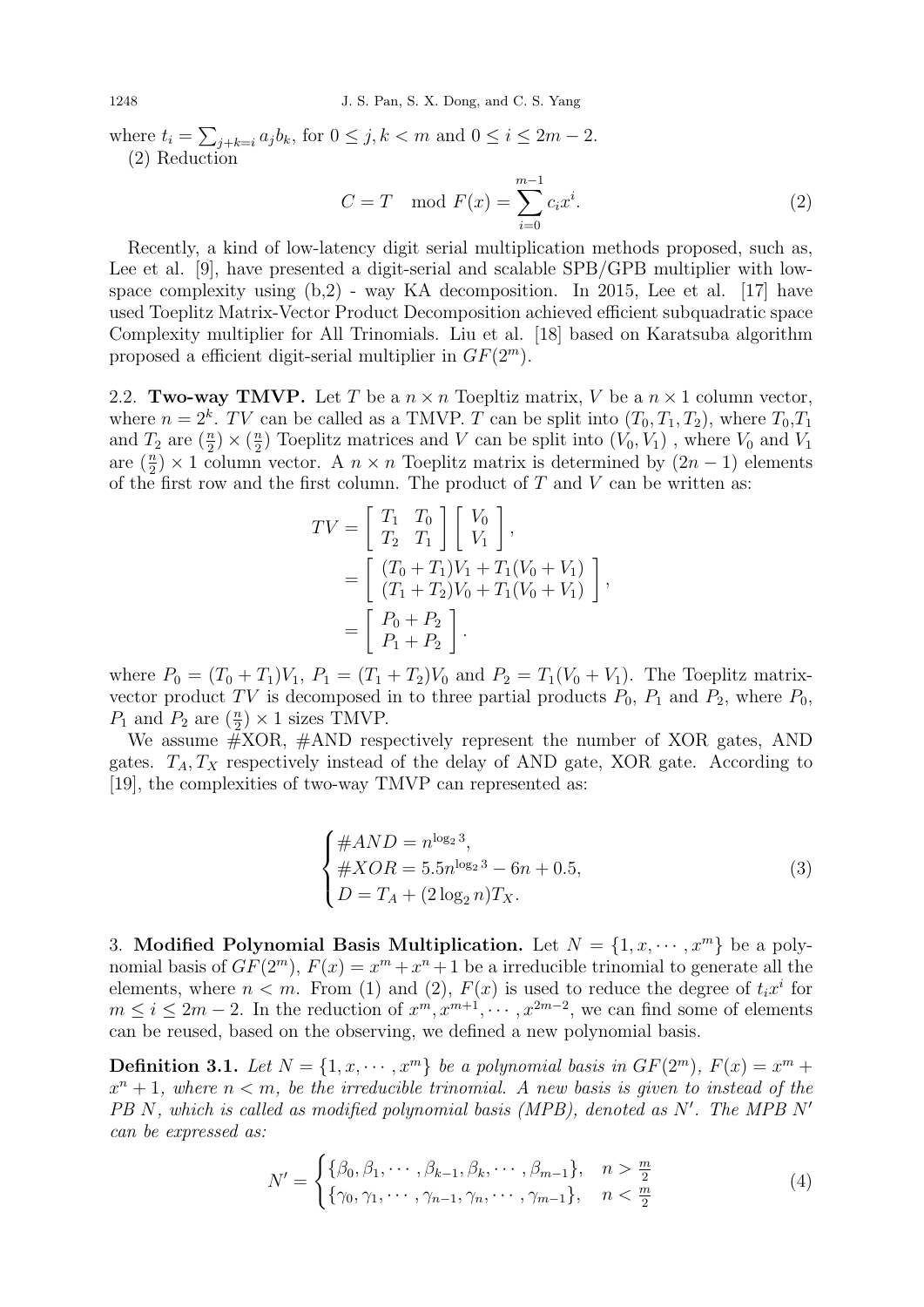Low-Space Complexity Digit-Serial Multiplier Based on Modified Polynomial Basis Over  $GF(2^m)$  1249

where  $k = m - n$  and

$$
\beta_i = \begin{cases} x^i + x^{i+n}, & 0 \le i \le k-1 \\ x^i, & i \ge k \end{cases} \tag{5}
$$

$$
\gamma_i = \begin{cases} x^{m-i} + x^{n-i}, & 0 \le i \le n-1 \\ x^{m-n}, & n \le i \le m-1 \end{cases} \tag{6}
$$

Lemma 3.1. According to definition 3.1, we can obtain following lemma. Let A be a element of PB, denoted as  $A = \sum_{i=0}^{m-1} a_i x^i$ . Using MPB, A can be expressed as:

$$
A = \begin{cases} \sum_{i=0}^{n-1} a_i \beta_i + \sum_{i=n}^{m-1} a_{i(i-n)} \beta_i, & n > \frac{m}{2} \\ a_0 \gamma_0 + \sum_{i=1}^{m-n} a_{m-i} \gamma_i + \sum_{i=m-n+1}^{m-1} a_{(m-i)(2m-i-n)} \gamma_i, & n < \frac{m}{2} \end{cases}
$$
(7)

where  $a_{i(i-n)} = a_i + a_{i-n}, a_{(m-i)(2m-i-n)} = a_{(m-i)} + a_{(2m-i-n)}.$ 

Let A and B be two elements of PB in  $GF(2^m)$ . Based on the new MPB representation, we consider the multiplication  $C = AB$ .

(a)  $n \geq m/2$ 

The product of A and B can be written as:

$$
AB = b_0 A + \dots + b_{k-1} A x^{k-1} + b_k A x^k + \dots + b_{m-1} A x^{m-1}
$$
\n<sup>(8)</sup>

According to (5) we can obtain:

$$
x\beta_i = \begin{cases} \beta_{i+1} & 0 \le i \le k-2 \\ \beta_k + \beta_0 & i = k-1 \\ \beta_{i+1} & k \le i \le m-2 \\ \beta_0 & i = m-1 \end{cases}
$$
 (9)

we assume that  $A^{(j)} = Ax^j, A^{(j)} = \sum_{i=0}^{m-1} a_i^{(j)} \beta_i, 0 \le j \le m-1$ . According to (7) and  $(9)$ ,  $A^{(0)}$  can be written as:

$$
A^{(0)} = A = \sum_{i=0}^{n-1} a_i \beta_i + \sum_{i=n}^{m-1} a_{(i-n)i} \beta_i,
$$
\n(10)

According to (9) and (10),  $A^{(j+1)}$  for  $0 \le j \le m-2$  can be written as:

$$
A^{(j+1)} = xA^{(j)}
$$
  
=  $a_{(k-1)(m-1)}^{(j)}\beta_0 + \sum_{i=1}^n a_{i-1}^{(j)}\beta_i + \sum_{i=n+1}^{m-1} a_{(i-n-1)(i-1)}^{(j)}\beta_i.$  (11)

where  $a_{(i-n)i} = a_{(i-n)} + a_i$ ,  $a_{(k-1)(m-1)}^{(j)} = a_{(k-1)}^{(j)} + a_{(m-1)}^{(j)}$ ,  $a_{(i-n-1)(i-1)}^{(j)} = a_{(i-n-1)}^{(j)} + a_{(i-1)}^{(j)}$ . According to the above formula (11) we can conclude that the coefficients of  $A^{(j+1)}$ is obtained by cycle right shift k-bit and one XOR gates from  $A^{(j)}$ , where  $A^{(0)} = A$ ,  $0 \leq j \leq m-2$ , when  $n>m/2$  and  $m-n=k$ . (b)  $n < m/2$ 

The product of  $A$  and  $B$  can be written as:

$$
AB = b_0A + b_1Ax + \dots + b_{k-1}Ax^{k-1} + b_kAx^k
$$
  
+  $\dots + b_{m-1}Ax^{m-1}$  (12)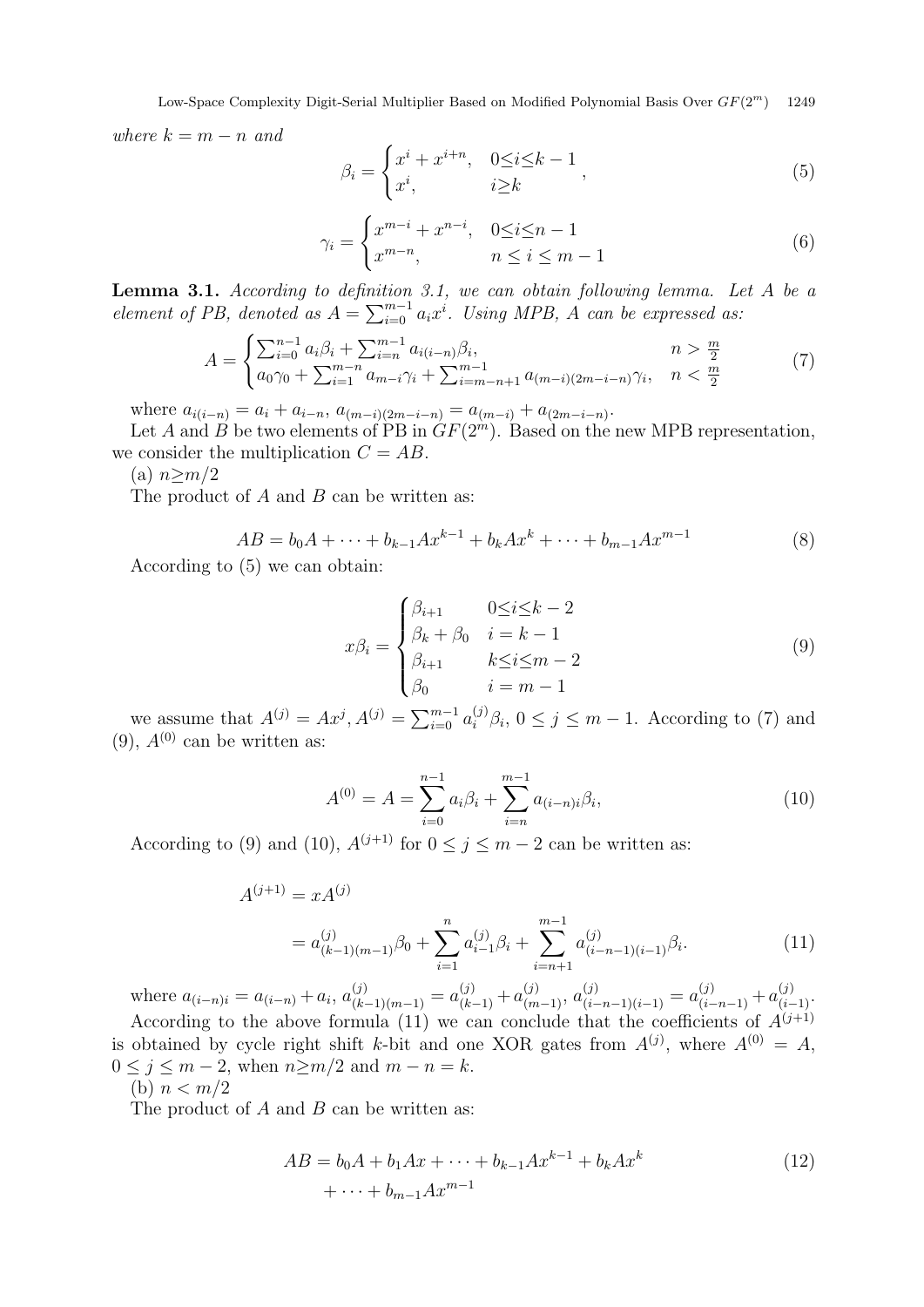According to (6) we can obtain:

$$
x\gamma_i = \begin{cases} \gamma_{m-1} & i = 0\\ \gamma_{i-1} & 1 \le i \le n\\ \gamma_{n-1} + \gamma_{m-1} & i = n\\ \gamma_{i-1} & n < i < m \end{cases}
$$
(13)

we assume that  $A^{(j)} = Ax^j, A^{(j)} = \sum_{i=0}^{m-1} a_i^{(j)}$  $j_i^{(j)}\gamma_i$ ,  $0 \leq j \leq m-1$ . According to (9) and  $(13)$ ,  $A^{(0)}$  can be written as:

$$
A^{(0)} = A = a_0 \gamma_0 + \sum_{i=1}^{m-n} a_{m-i} \gamma_i + \sum_{i=m-n+1}^{m-1} a_{(m-i)(2m-i-n)} \gamma_i,
$$
\n(14)

According to (14) and (13),  $A^{(j+1)}$  for  $0 \le j \le m-2$  can be written as:

$$
A^{(j+1)} = x A^{(j)}
$$
  
= 
$$
\sum_{i=0}^{m-n-1} a_{m-n-i}^{(j)} \gamma_i + \sum_{i=m-n}^{m-2} a_{(m-i-1)(2m-i-n)}^{(j)} \gamma_i
$$
  
+ 
$$
a_{0(m-n)(2m-2n)}^{(j)} \gamma_{m-1}.
$$
 (15)

Based on the above formula (15) we can conclude that the coefficients of  $A^{(j+1)}$  is obtained by cycle left shift k-bit and one XOR gates from  $A^{(j)}$ .  $A^{(0)} = A$ ,  $0 \le j \le m-2$ , when  $n < m/2$  and  $m - n = k$ 

According to the above analysis, we can obtain following summary: the modified polynomial basis multiplication can be transformed into the matrix-vector form. The obtained matrix satisfies the properties of Toeplitz matrix. Therefore we can use two-way TMVP perform MPB multiplication.

## 4. Proposed Multiplier Based On MPB.

4.1. Digit Serial Architecture. According to MPB, the product of A and B can be permed by a Toeplitz matrix-vector product as:

$$
C = TV = \begin{bmatrix} t_{m-1} & \cdots & t_{2m-3} & t_{2m-2} \\ \vdots & \vdots & \vdots & \vdots \\ t_1 & \cdots & t_{m-1} & t_m \\ t_0 & \cdots & t_{m-2} & t_{m-1} \end{bmatrix} \begin{bmatrix} v_0 \\ \vdots \\ v_{m-2} \\ v_{m-1} \end{bmatrix}
$$

where T is an  $m \times m$  Toeplitz matrix and V is an  $m \times 1$  column vector.

Let  $m = kd$ , d is the digit size, T and V are divide into k parts:

$$
T = \begin{bmatrix} T_{k-1} & T_k & \cdots & T_{2k-3} & T_{2k-2} \\ T_{k-2} & T_{k-1} & \cdots & T_{2k-4} & T_{2k-3} \\ \vdots & \vdots & \ddots & \vdots & \vdots \\ T_1 & T_2 & \vdots & T_{k-1} & T_k \\ T_0 & T_1 & \cdots & T_{k-2} & T_{k-1} \end{bmatrix}
$$
 and 
$$
V = \begin{bmatrix} V_0 & V_1 & \cdots & V_{k-1} \end{bmatrix}^T,
$$

where  $T_i$  is  $d \times d$  size and  $V_i$  is  $d \times 1$  size. then  $C = TV$  can be written as: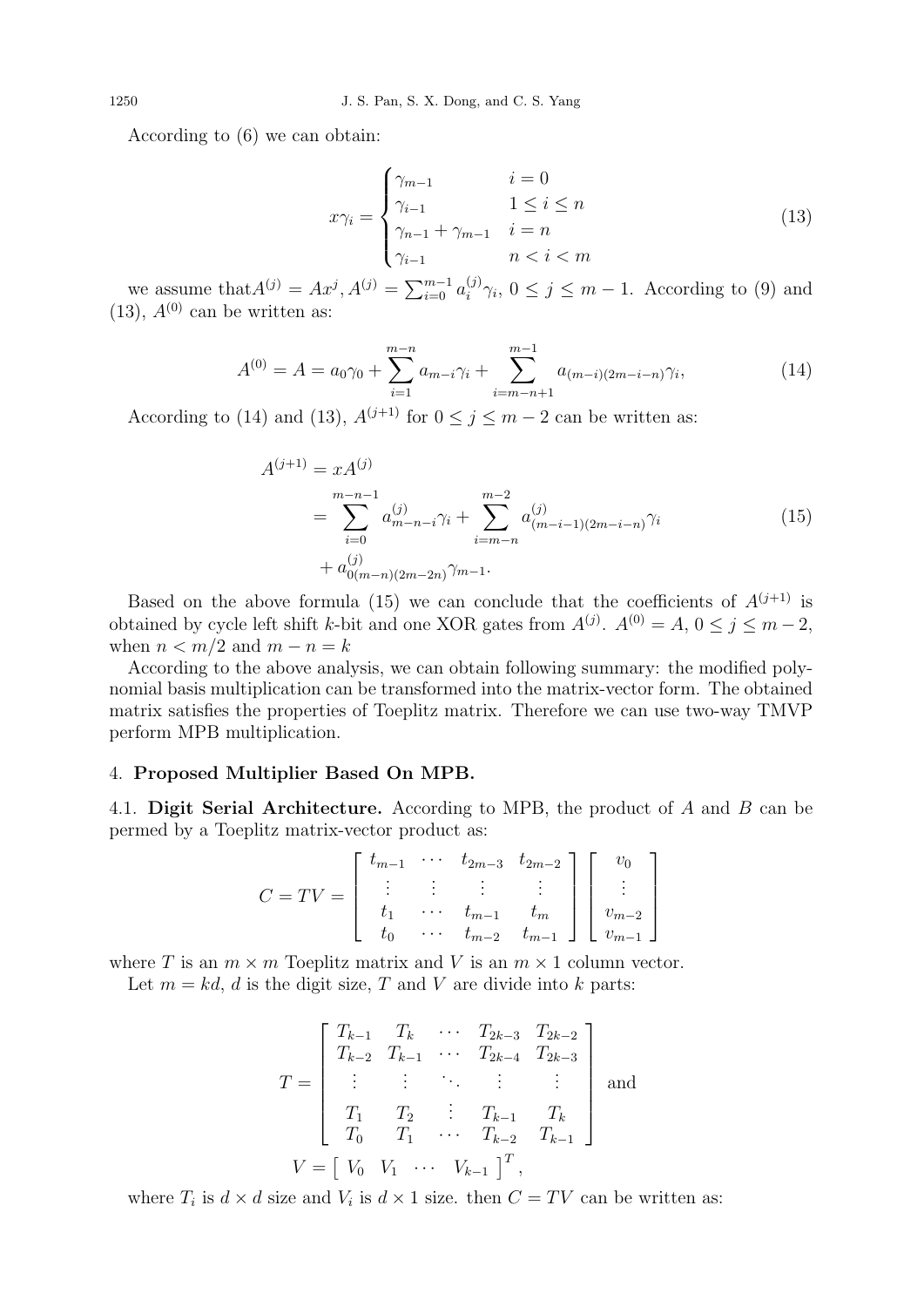$$
TV = \begin{bmatrix} T_{k-1}V_0 + T_kV_1 + \dots + T_{2k-2}V_{k-1} \\ \vdots \\ T_1V_0 + T_2V_1 + \dots + T_kV_{k-1} \\ T_0V_0 + T_1V_1 + \dots + T_{k-1}V_{k-1} \end{bmatrix}
$$
  
= 
$$
\begin{bmatrix} T_{k-1}V_{0(k-1)} + T_kV_{1(k-1)} + \dots + T_{k-1}V_{k-1} \\ \vdots \\ T_1V_{01} + T_{1\sim k}V_1 + \dots + T_{k-1}V_{1(k-2)} + T_kV_{1(k-1)} \\ T_{0\sim k-1}V_0 + T_1V_{01} + \dots + T_{k-1}V_{0(k-1)} \end{bmatrix}
$$
  
= 
$$
\begin{bmatrix} p_{0(k-1)} + p_{1(k-1)} + \dots + p_{(k-2)(k-1)} + p_{k-1} \\ \vdots \\ p_{01} + p_1 + \dots + p_{1(k-2)} + p_{1(k-1)} \\ p_0 + p_{01} + \dots + p_{0(k-2)} + p_{0(k-1)} \end{bmatrix}
$$
(16)

where  $T_{i \sim j} = \sum_{j=i}^{i+k-1} T_j$  and  $i < k-1$ ,  $V_{ij} = V_i + V_j$  and  $i < j \le k-1$ ,  $p_i = T_{i \sim k-1+i} V_i$ and  $i \leq k - 1$ ,  $p_{ij} = T_{i+j}V_{ij}$  and  $i < j \leq k - 1$ .

Due to the symmetry of (16), we just need to compute  $\frac{k^2+k}{2}$  multiplication, The Figure 4.1 shows the proposed MPB multiplier architecture. Figure 4.1 contains four parts, respectively T Generator, V Generator, TMVP Multiplier and Reconsyrction. Multiplier architecture involves nine components  $(S_0, S_1, S_2, S_3, S_4, P, ACC1, ADD, ACC2)$ . Next, we introduce the function of each component and estimate the complexities of these component. The space complexity of multiplier is expressed by the number of 2-input XOR gate, 2-input AND gate and 2-input MUX gate. The number of 2-input XOR gates, 2-input AND gates and 2-input MUX respectively expressed as  $\#XOR$ ,  $\#AND$ and #MUX. The time complexity of multiplier is expressed by the delay of 2-input XOR gate, 2-input AND gate and 2-input MUX gate.  $T_A, T_X, T_{MUX}$  respectively instead of the delay of 2-input AND gate, 2-input XOR gate and 2-input MUX gate.

(a) T Generator: Includes  $S_0$ , ACC1,  $S_1$  components. These three components are used to generate the entire T sequence  $\{T_{0\sim k-1}, \cdots, T_{k-1\sim 2k-2}\}\$ and  $\{T_1, \cdots, T_{2k-3}\}$ . T consists two parts,  $S_0$  and ACC1 are selected from the input set  $\{T_0, T_1, \cdots T_{2k-2}\}\)$  to accumulate produce the first part  $\{T_{0\sim k-1}, \cdots, T_{k-1\sim 2k-2}\}\$ , then S<sub>1</sub>from the inputs set  ${T_{i \sim j}, T_1, \cdots T_{2k-3}}$  generate the whole T sequence, where  $T_{i \sim j} = \sum_{j=i}^{i+k-1} T_j$ ,  $i < k-1$ . The input of  $S_0$  is  $\{T_0, T_1, \cdots T_{2k-2}\}\$ , where  $T_i$  for  $i \leq 2k-2$  is  $d \times d$  size. The output of  $S_0$  is  $T_i$ , for  $i \leq 2k-2$ . So the complexities of  $S_0$  are  $(2k-2)(2d-1)$  MUX and delay is  $\lceil log_2(2k-2) \rceil T_{MUX}$ . ACC1 accumulation unit consists of  $(2d-1)$  XOR gates to compute addition of  $d \times d$  size  $T_i$  for  $i \leq 2k - 2$ , and delay is  $T_x$ .  $S_1$  requires  $2k - 3$  MUX when output  $T_i, i \leq 2k-2$  from  $2k-2$  inputs. The same like  $S_0$ , the complexities are  $(2k-3)(2d-1)$  MUX and the delay is  $\lceil log_2(2k-3) \rceil T_{MUX}$ .

(b) V Generator: Consist of  $S_2, S_3$ , ADD components. The three components are used to generate the V sequence  $\{V_0, \dots, V_{k-1}\}\$  and  $\{V_{01}, \dots, V_{(k-2)(k-1)}\}\$ corresponding to the T sequence.  $S_2$  and  $S_3$  respectively generate sequences  $\{V_0, \dots, V_{k-2}\}\$  and  $\{V_1, \dots, V_{k-1}\}\$ from input set  ${V_0, \dots, V_{k-1}}$ , ADD component add the output sequence of  $S_0$  and  $S_1$ , produce whole V sequence.  $S_2, S_3$  are output a  $d \times 1$  size  $V_i, i \leq k-1$  from the  $k-1$ inputs. Hence the complexities are  $(k-2)d$  MUX, delay is  $\lceil log_2(k-2) \rceil T_{MUX}$ . ADD achieve the addition of  $d \times 1$ size  $V_i$ , therefore the complexities of ADD are d XOR gates and  $T_x$  delay.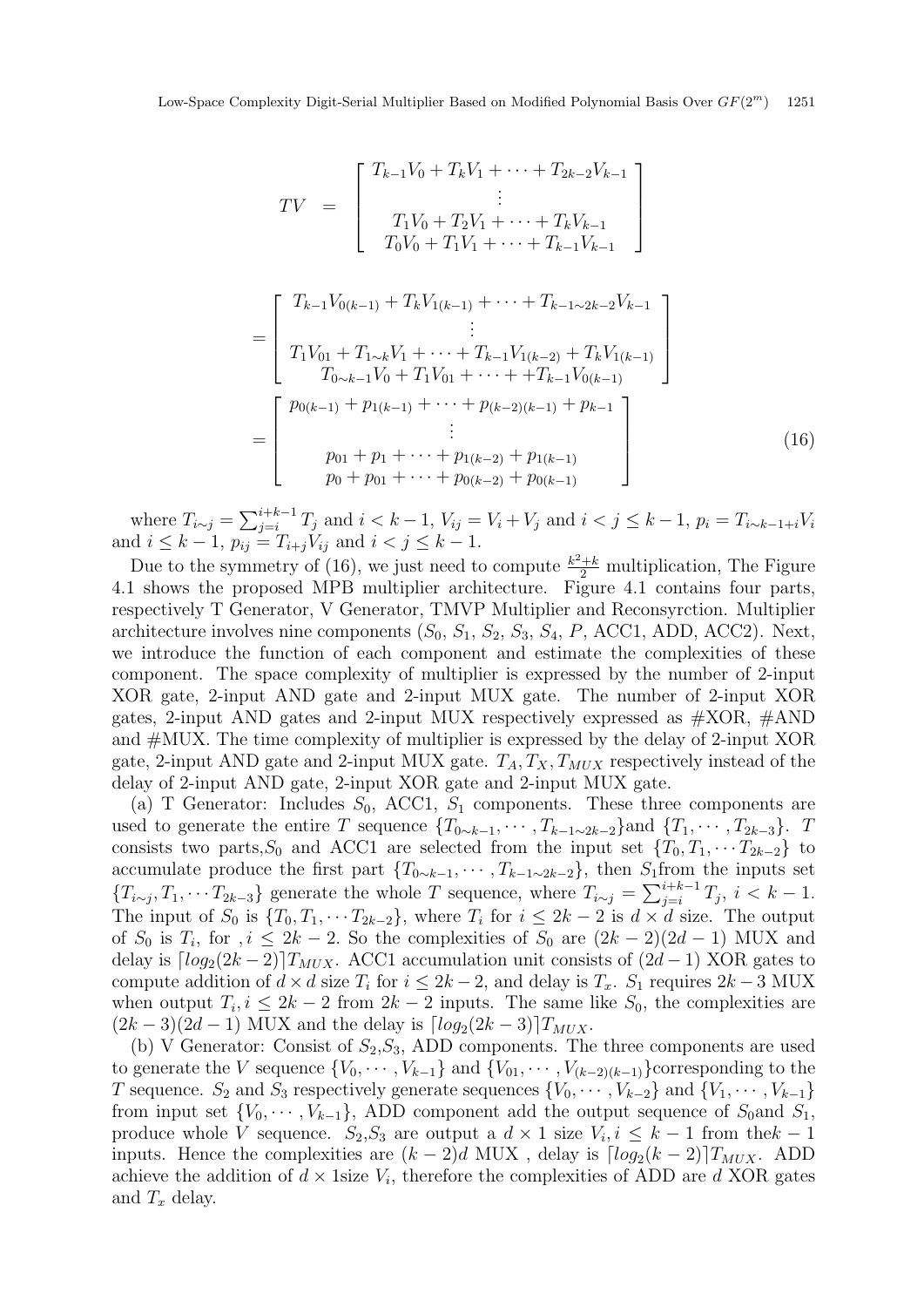(c) TMVP Multiplier: P component performs the product of the outputs of (a) and (b), denoted as  $p_i$  for  $i = 0, \dots, k-1$  or  $p_{ij}$  for  $0 \leq i \leq j \leq k-1$ . According to (3) so the complexities are  $d^{log_2 3}$ AND gates,  $\frac{11}{2}d^{log_2 3} - 6d + \frac{1}{2}$  XOR gates and delay is  $T_A + 2\left[\log_2 d\right]T_X$ .

(d) Reconstruction:  $S_4$  and ACC2 reconstruct the result of C by using the output of P components.  $S_4$  extend  $p_i$  or  $p_{ij}$  from d size to m size; ACC2 is an accumulator. The complexities are m AND gates, m XOR gates and delay is  $T_A + T_x$ .

Here, we analysis the complexity of the each component of figure 4.1, Table 1 lists the number of logical gates required and required delay for each component.



Figure 1. Architecture of proposed MPB multiplier

| components       | $\#\text{AND}$ | $\#\text{XOR}$                               | #MUX           | Delay                                              |
|------------------|----------------|----------------------------------------------|----------------|----------------------------------------------------|
| $S_0$            |                |                                              |                | $(2k-2)(2d-1)$ $\lceil log_2(2k-2) \rceil T_{MUX}$ |
| ACC1             |                | $(2d - 1)$                                   |                | $T_X$                                              |
| $S_1$            |                |                                              | $(2k-3)(2d-1)$ | $\lceil log_2(2k-3)\rceil T_{MUX}$                 |
| $S_2$            |                |                                              | $(k-2)d$       | $\lceil log_2(k-2) \rceil T_{MUX}$                 |
| $S_3$            |                |                                              | $(k-2)d$       | $\lceil log_2(k-2) \rceil T_{MUX}$                 |
| ADD              |                |                                              |                | $T_{X}$                                            |
| $\boldsymbol{P}$ | $d^{log_23}$   | $\frac{11}{2}d^{log_2 3} - 6d + \frac{1}{2}$ |                | $T_A + 2 \lceil log_2 d \rceil T_X$                |
| $S_4$            | m              |                                              |                | $T_A$                                              |
| ACC <sub>2</sub> |                | m                                            |                | $T_X$                                              |

TABLE 1. Complexities of each component of proposed MPB

The product of A and B can be performed by a Toeplitz matrix-vector product  $C = TV$ , where T is an  $m \times m$  Toeplitz matrix and V is an  $m \times 1$  column vector. To illustrate the multiplexer control table, let  $m = kd$ ,  $k = 4$  as a example, T and V are divide into k segmentation and  $C = TV$  can be written as: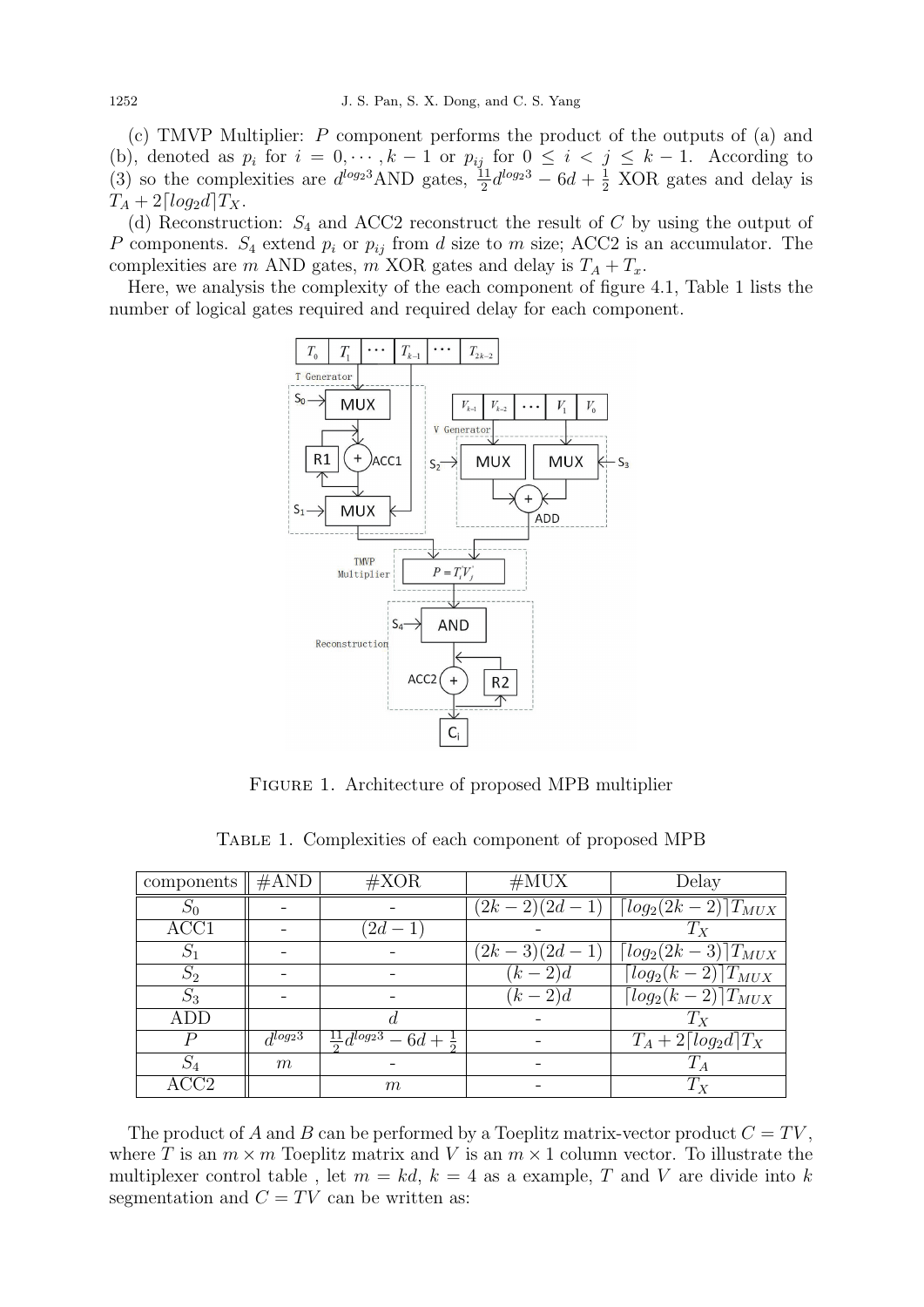$$
TV = \begin{bmatrix} T_3 & T_4 & T_5 & T_6 \ T_2 & T_3 & T_4 & T_5 \ T_1 & T_2 & T_3 & T_4 \ T_0 & T_1 & T_2 & T_3 \end{bmatrix} \begin{bmatrix} V_3 \\ V_2 \\ V_1 \\ V_0 \end{bmatrix}
$$
  
= 
$$
\begin{bmatrix} T_3V_{03} + T_4V_{13} + T_5V_{23} + T_{3\sim 6}V_3 \\ T_2V_{02} + T_3V_{12} + T_{2\sim 5}V_2 + T_5V_{23} \\ T_1V_{01} + T_{1\sim 4}V_1 + T_3V_{12} + T_4V_{13} \\ T_{0\sim 3}V_0 + T_1V_{01} + T_2V_{02} + T_3V_{03} \end{bmatrix}
$$
  
= 
$$
\begin{bmatrix} p_{03} + p_{13} + p_{23} + p_3 \\ p_{02} + p_{12} + p_2 + p_{23} \\ p_{01} + p_1 + p_{12} + p_{13} \\ p_0 + p_{01} + p_{02} + p_{03} \end{bmatrix}
$$
(17)

where the size of  $T_i$  is  $d \times d$ , the size of  $V_i$  is  $d \times 1$ .

From (17), we can find that the product C includes ten partial products:  $p_0 = T_{0\sim 3}V_0$ ,  $p_1 = T_{1\sim 4}V_1, p_2 = T_{2\sim 5}V_2, p_3 = T_{3\sim 6}V_3, p_{01} = T_1V_{01}, p_{02} = T_2V_{02}, p_{03} = T_3V_{03}, p_{12} = T_3V_{12},$  $p_{13} = T_4V_{13}, p_{23} = T_5V_{23}$ . Next lists generated sequences and complexity analysis for MUX component in the figure 4.1.

(a) T Generator: S<sub>0</sub>and ACC1 generate the sequence  $\{T_{0\sim 3}, T_{1\sim 4}, T_{2\sim 5}, T_{3\sim 6}\}\$  from the input set  $T_0, \dots, T_6$ , required 6 MUX and 2d−1 XOR gates.  $S_1$  generate entire T sequence  ${T_{0\sim 3}, T_{1\sim 4}, T_{2\sim 5}, T_{3\sim 6}}$  and  ${T_1, T_2, T_3, T_4, T_5}$  needs 5 MUX.

(b) V Generator:  $S_2$  and  $S_3$  respectively produce the sequence  $\{V_0, V_1, V_2\}$  and  $\{V_1, V_2, V_3\}$ and ADD add the two sequences generate  $\{V_0, V_1, V_2, V_3\}$  and  $\{V_{01}, V_{02}, V_{03}, V_{12}, V_{13}, V_{23}\}.$ Therefore  $S_2$  and  $S_3$  required 2 MUX and ADD needs d XOR gates.

(c) TMVP Multiplication: product the ten partial products  $p_0, p_1, p_2, p_3, p_{01}, p_{02}, p_{03}, p_{12}, p_{13}, p_{23}.$ 

(d) Reconstruction: reconstruct the  $m$  size  $C$ .

Table 2 lists four control vector for  $S_0, S_1, S_2, S_3$  to be used to determine the partial products during each cycle. for example,  $S_0$  generate the  $T_0$  and  $S_1$ generate the  $T_{0\sim 3}$ when  $i = 4$ .

5. Comparison. Recently, various digit-serial multipliers have been proposed in [9], [20],and [21]. In [9], Lee et al. have presented a (b,2) - way KA decomposition to achieve digit-serial multiplier with low-space complexity multiplier. Talapatra et al. [21] have used the TMVP scheme to develop an efficient digit-serial systolic Montgomery multiplier for trinomials polynomials. Pan et al. [20], have used double basis multiplication which combines the polynomial basis and the modified polynomial basis to develop a new efficient digit-serial systolic multiplier. In this paper, we use modified polynomial basis develop a low-space complextiy digit-serial multiplier for trinomial. Table 3 lists the comparison results of our proposed multiplier and the existing digit-serial multipliers proposed in [20], [21]. It can be seen from the table 4 that the architecture we design is larger than the other two existing multiplier in the latency cycle, but in the number of logical gates be less than [21, 20].

In order to make the results more close to the actual implementation, we using the standard Nan-gate Open Cell Library typical obtained the ASIC synthesis results to compares performance and complexities of the proposed multipier with the other two multipliers, presented in Talapatra et al.[21] and Jeng-Shyang-Pan et al. [20]. We choose the  $F(x) = x^{409} + x^{87} + 1$  as the irreducible trinomial. The comparision of latency, area, power and total-time of synthesis tabulated in Tables 4.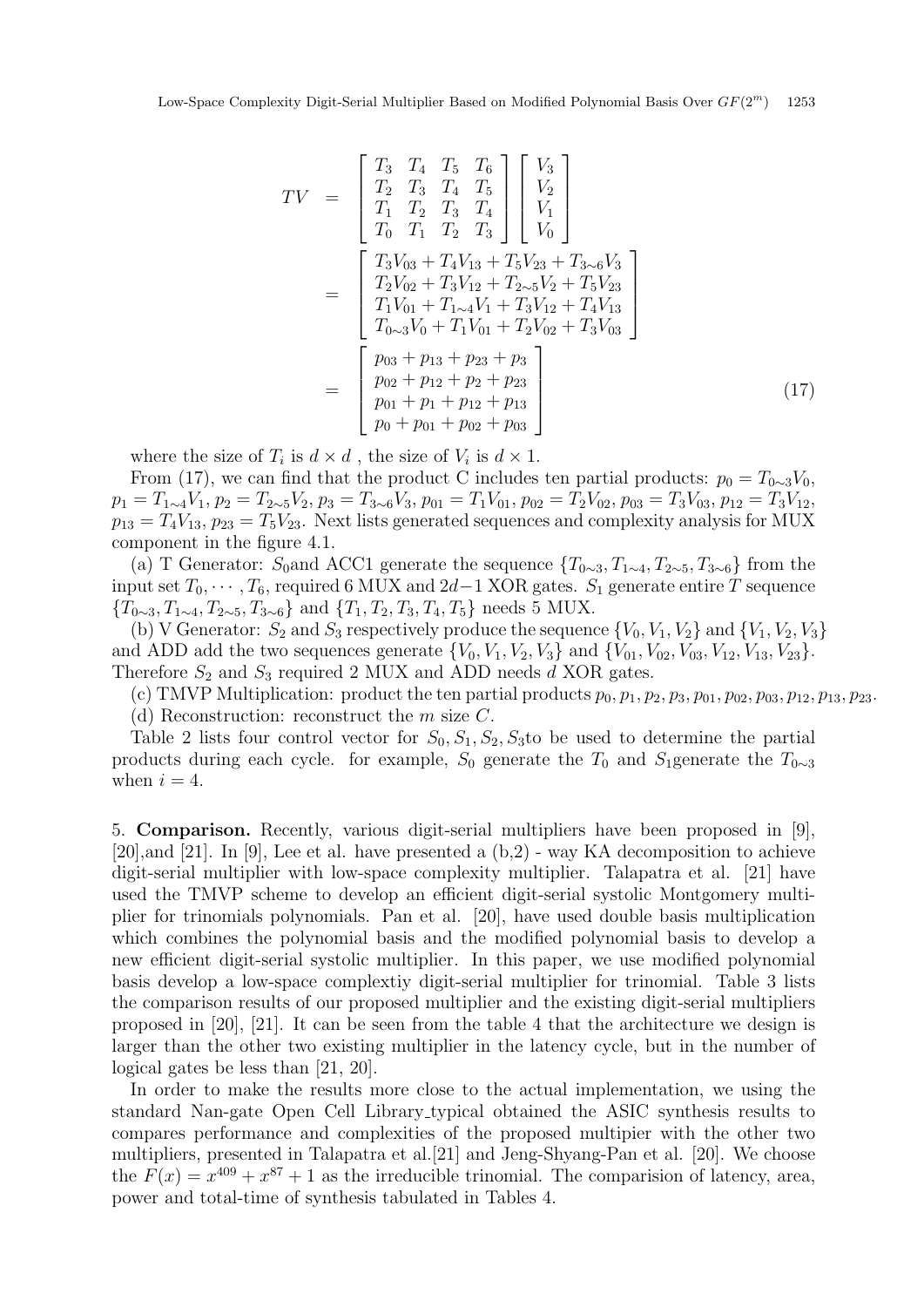| $(a)S_0$                |                    |                |                |                    |                | $(b)S_1$                         |                  |                 |                                |                 |                                    |                                |                     |                                    |
|-------------------------|--------------------|----------------|----------------|--------------------|----------------|----------------------------------|------------------|-----------------|--------------------------------|-----------------|------------------------------------|--------------------------------|---------------------|------------------------------------|
| $\overline{\mathbf{i}}$ | $\mathcal{S}_{00}$ | $s_{01}$       | $S_{02}$       | $s_{03}$           | $S_{04}$       | $S_{05}$                         | $S_{06}$         | $\rm i$         | $s_{10}$                       | $\sqrt{s_{11}}$ | $s_{12}$                           | $\sqrt{s_{13}}$                | $\sqrt{s_{14}}$     | $s_{15}$                           |
| $\overline{0}$          | 1                  | $\overline{0}$ | $\overline{0}$ | $\overline{0}$     | $\overline{0}$ | $\overline{0}$                   | $\overline{0}$   | $\overline{0}$  | $\overline{0}$                 | $\mathbf{1}$    | $\overline{0}$                     | $\overline{0}$                 | $\theta$            | $\overline{0}$                     |
| $\mathbf{1}$            | $\overline{0}$     | $\mathbf{1}$   | $\overline{0}$ | $\overline{0}$     | $\overline{0}$ | $\overline{0}$                   | $\overline{0}$   | $\mathbf{1}$    | $\overline{0}$                 | $\overline{0}$  | $\mathbf{1}$                       | $\overline{0}$                 | $\overline{0}$      | $\boldsymbol{0}$                   |
| $\overline{2}$          | $\overline{0}$     | $\overline{0}$ | $\mathbf{1}$   | $\overline{0}$     | $\overline{0}$ | $\overline{0}$                   | $\overline{0}$   | $\overline{2}$  | $\overline{0}$                 | $\overline{0}$  | $\overline{0}$                     | $\mathbf{1}$                   | $\overline{0}$      | $\overline{0}$                     |
| $\overline{3}$          | $\overline{0}$     | $\overline{0}$ | $\overline{0}$ | $\overline{1}$     | $\overline{0}$ | $\overline{0}$                   | $\overline{0}$   | 3               | $\overline{0}$                 | $\overline{0}$  | $\overline{0}$                     | $\overline{0}$                 | $\overline{1}$      | $\overline{0}$                     |
| $\overline{4}$          | $\mathbf 1$        | $\overline{0}$ | $\overline{0}$ | $\overline{0}$     | $\overline{0}$ | $\overline{0}$                   | $\overline{0}$   | $\overline{4}$  | $\overline{1}$                 | $\overline{0}$  | $\overline{0}$                     | $\overline{0}$                 | $\overline{0}$      | $\overline{0}$                     |
| $\overline{5}$          | $\overline{0}$     | $\overline{0}$ | $\overline{0}$ | $\overline{0}$     | $\mathbf{1}$   | $\overline{0}$                   | $\overline{0}$   | $\overline{5}$  | $\overline{0}$                 | $\overline{0}$  | $\overline{0}$                     | $\mathbf{1}$                   | $\overline{0}$      | $\boldsymbol{0}$                   |
| 6                       | $\overline{0}$     | $\mathbf{1}$   | $\overline{0}$ | $\overline{0}$     | $\overline{0}$ | $\overline{0}$                   | $\overline{0}$   | 6               | $\mathbf{1}$                   | $\overline{0}$  | $\overline{0}$                     | $\overline{0}$                 | $\overline{0}$      | $\overline{0}$                     |
| 7                       | $\overline{0}$     | $\overline{0}$ | $\overline{0}$ | $\overline{0}$     | $\overline{0}$ | $\overline{1}$                   | $\overline{0}$   | $\overline{7}$  | $\overline{0}$                 | $\overline{0}$  | $\overline{0}$                     | $\overline{0}$                 | $\overline{1}$      | $\boldsymbol{0}$                   |
| 8                       | $\overline{0}$     | $\overline{0}$ | $\mathbf{1}$   | $\overline{0}$     | $\overline{0}$ | $\overline{0}$                   | $\overline{0}$   | 8               | $\overline{0}$                 | $\overline{0}$  | $\overline{0}$                     | $\overline{0}$                 | $\overline{0}$      | $\overline{1}$                     |
| 9                       | $\overline{0}$     | $\overline{0}$ | $\overline{0}$ | $\overline{0}$     | $\overline{0}$ | $\overline{0}$                   | $\mathbf{1}$     | 9               | $\mathbf{1}$                   | $\overline{0}$  | $\overline{0}$                     | $\overline{0}$                 | $\overline{0}$      | $\boldsymbol{0}$                   |
| $(c).S_2$<br>$(c).S_3$  |                    |                |                |                    |                |                                  |                  |                 |                                |                 |                                    |                                |                     |                                    |
|                         |                    |                |                |                    |                |                                  |                  |                 |                                |                 |                                    | $(d)S_4$                       |                     |                                    |
| $\overline{\mathbf{i}}$ | $\mathcal{S}_{20}$ | $s_{21}$       | $s_{22}$       | $\mathcal{S}_{23}$ | $\rm i$        | $\sqrt{s_{30}}$                  | $s_{31}$         | $\sqrt{S_{32}}$ | $\sqrt{S_{33}}$                | $\rm i$         | $\sqrt{s_{40}}$                    | $\sqrt{s_{41}}$                | $\mathfrak{s}_{42}$ | $\mathcal{S}_{43}$                 |
| $\boldsymbol{0}$        | $\mathbf 1$        | $\overline{0}$ | $\overline{0}$ | $\overline{0}$     | $\overline{0}$ | $\overline{0}$                   | $\mathbf{1}$     | $\overline{0}$  | $\overline{0}$                 | $\overline{0}$  | $\overline{0}$                     | $\overline{0}$                 | $\mathbf{1}$        | $\mathbf{1}$                       |
| 1                       | $\mathbf{1}$       | $\overline{0}$ | $\overline{0}$ | $\overline{0}$     | $\mathbf{1}$   | $\overline{0}$                   | $\overline{0}$   | $\mathbf{1}$    | $\overline{0}$                 | $\mathbf{1}$    | $\overline{0}$                     | $\mathbf{1}$                   | $\overline{0}$      | $\mathbf{1}$                       |
| $\overline{2}$          | $\mathbf 1$        | $\overline{0}$ | $\overline{0}$ | $\overline{0}$     | $\overline{2}$ | $\overline{0}$                   | $\overline{0}$   | $\overline{0}$  | $\mathbf{1}$                   | $\overline{2}$  | $\mathbf{1}$                       | $\overline{0}$                 | $\overline{0}$      | $\overline{1}$                     |
| $\overline{3}$          | $\overline{0}$     | $\overline{0}$ | $\overline{0}$ | $\overline{0}$     | 3              | $\overline{0}$                   | $\overline{0}$   | $\overline{0}$  | $\overline{0}$                 | $\overline{3}$  | $\overline{0}$                     | $\overline{0}$                 | $\overline{0}$      | $\overline{1}$                     |
| $\overline{4}$          | $\overline{1}$     | $\overline{0}$ | $\overline{0}$ | $\overline{0}$     | $\overline{4}$ | $\overline{0}$                   | $\overline{0}$   | $\overline{0}$  | $\overline{0}$                 | $\overline{4}$  | $\overline{0}$                     | $\overline{1}$                 | $\overline{1}$      | $\overline{0}$                     |
| $\overline{5}$          | $\overline{0}$     | $\mathbf{1}$   | $\overline{0}$ | $\overline{0}$     | $\overline{5}$ | $\overline{0}$                   | $\mathbf{1}$     | $\overline{0}$  | $\overline{0}$                 | $\overline{5}$  | $\mathbf{1}$                       | $\overline{0}$                 | $\mathbf{1}$        | $\overline{0}$                     |
| 6                       | $\overline{0}$     | $\overline{1}$ | $\overline{0}$ | $\overline{0}$     | 6              | $\overline{0}$                   | $\overline{0}$   | $\overline{0}$  | $\overline{0}$                 | 6               | $\overline{0}$                     | $\overline{0}$                 | $\mathbf 1$         | $\overline{0}$                     |
| 7                       | $\overline{0}$     | $\overline{1}$ | $\overline{0}$ | $\overline{0}$     | $\overline{7}$ | $\overline{0}$                   | $\overline{0}$   | $\overline{0}$  | $\overline{1}$                 | $\overline{7}$  | $\overline{1}$                     | $\overline{1}$                 | $\overline{0}$      | $\boldsymbol{0}$                   |
| 8                       | $\overline{0}$     | $\overline{0}$ | $\mathbf{1}$   | $\overline{0}$     | 8              | $\overline{0}$<br>$\overline{0}$ | $\boldsymbol{0}$ | $\overline{0}$  | $\mathbf{1}$<br>$\overline{1}$ | 8               | $\boldsymbol{0}$<br>$\overline{1}$ | $\mathbf{1}$<br>$\overline{0}$ | $\overline{0}$      | $\boldsymbol{0}$<br>$\overline{0}$ |

TABLE 2. Four Control Tables. (a)  $S_0$  control table; (b)  $S_1$  control table; (c)  $S_2$  and  $S_3$  control table; (d)  $S_4$  control table

TABLE 3. Comparisons of Various Digit-Serial Multipliers over  $GF(2<sup>m</sup>)$ 

| <b>Multipliers</b>                                                                                                      | Talapatra et al.[21]                         | Pan <i>et al.</i> [20]             | Proposed Figure 4.1                    |  |  |  |  |  |
|-------------------------------------------------------------------------------------------------------------------------|----------------------------------------------|------------------------------------|----------------------------------------|--|--|--|--|--|
| Architecture                                                                                                            | Digit-Serial                                 | Digit-Serial                       | Digit-Serial                           |  |  |  |  |  |
| <b>Basis</b>                                                                                                            | Montgomery                                   | $DB$                               | <b>PB</b>                              |  |  |  |  |  |
| Polynomial type                                                                                                         | Trinomial                                    | Trinomial                          | Trinomial                              |  |  |  |  |  |
| #AND                                                                                                                    | $kd^2$                                       | $k^{\frac{3}{2}}P_2$               | $m + P_2$                              |  |  |  |  |  |
| $\#\text{XOR}$                                                                                                          | $kd^2+2d$                                    | $m + k^{\frac{1}{2}}P_9 + d + P_4$ | $m-4d+\frac{11}{2}P_2-\frac{1}{2}$     |  |  |  |  |  |
| #MUX                                                                                                                    | 2kd                                          |                                    | $10m - 4k - 14d + 5$                   |  |  |  |  |  |
| Latency                                                                                                                 | 2k                                           | $2k^{\frac{1}{2}}$                 | $k^2+k$                                |  |  |  |  |  |
|                                                                                                                         | Critical path delay $T_A + P_6T_x + T_{MUX}$ | $(2+P_6)T_x$                       | $2T_A + (2 + 2P_6)T_x + P_{10}T_{MUX}$ |  |  |  |  |  |
| Note: $P_2 = d^{\log_2 3}$ , $P_3 = k(2.5d^{\log_2 3} - 3d + 0.5) + d^{\log_2 3} - d$ , $P_4 = k(2d^{\log_2 3} - 2d)$ , |                                              |                                    |                                        |  |  |  |  |  |
| $P_5 = kd^{log_23}, P_6 = log_2d, P_7 = \lceil log_2(2k - 2) \rceil,$                                                   |                                              |                                    |                                        |  |  |  |  |  |
| $P_8 = \left[ log_2(2k-3) \right], P_9 = 2d + P_3 + P_5, P_{10} = P_7 + P_8$                                            |                                              |                                    |                                        |  |  |  |  |  |

Proposed multiplier is based on the 2-way TMVP structure and we have considered five different segmentation number  $k$ , i.e., 2, 4, 6, 8, and 10, for synthesizing and both multipliers  $[21, 20]$ , are also synthesized for the same segmentation number k. The corresponding digit-sizes  $d = \frac{m}{k}$  $\frac{m}{k}$  of the three multipliers are same, i.e., 205,103,69,52, and 41. We note that choosing the same k and d will have a consistent comparison for all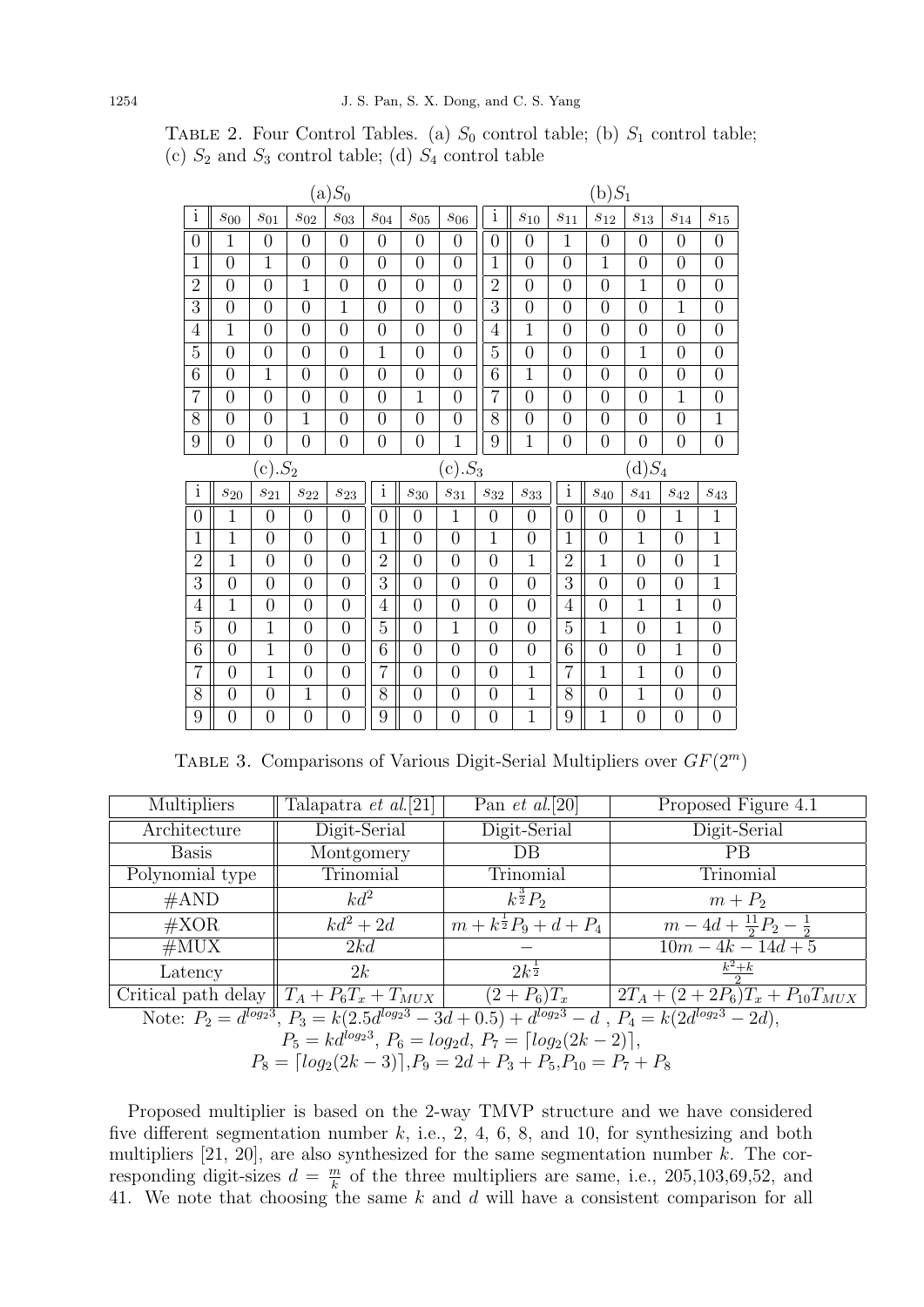multipliers. In table 4, the area of our proposed MPB multiplication architecture is lower than other multipliers under the same digit-size over  $GF(2^{409})$ . comparably, as seen in Table. The proposed architecture area - saving about  $72.9\% - 81.7\%$  compared to the multiplier [21] and area - saving about  $61.1\% - 86.6\%$  compared to the multiplier [20] when  $k = 2, 4, 6, 8, 10$ .

| TABLE 4. The Comparison of Latency cycles, Area $[\mu m^2]$ , Power                 |
|-------------------------------------------------------------------------------------|
| $[\mu W/GHz]$ and Total-time $[ns \times cycles]$ for the Previously-Presented Mul- |
| tiplier Architectures over $GF(2^{409})$ for Different Digit-Sizes d                |
|                                                                                     |

| $\kappa$                     | 2          | 4           | 6       | 8           | 10          |              |
|------------------------------|------------|-------------|---------|-------------|-------------|--------------|
| $d$ -size                    | 205        | 103         | 69      | 52          | 41          |              |
|                              | Latency    | 4           | 8       | 12          | 16          | 20           |
| Talapatra <i>et al.</i> [21] | Area       | 225,750     | 114,740 | 77,748      | 59,256      | 46,372       |
|                              | Power      | 631,270     | 320,100 | 216,390     | 164,550     | 128,460      |
|                              | Total-time | 3.84        | 7.68    | 11.52       | 15.36       | 19.20        |
|                              | Latency    | $2\sqrt{2}$ | 4       | $2\sqrt{6}$ | $4\sqrt{2}$ | $2\sqrt{10}$ |
| Pan <i>et al.</i> [20]       | Area       | 124,010     | 103,080 | 94,086      | 88,734      | 82,428       |
|                              | Power      | 302,120     | 253,250 | 232,180     | 219,630     | 204,510      |
|                              | Total-time | 0.91        | 1.28    | 1.57        | 1.81        | 2.02         |
|                              | Latency    | 3           | 10      | 21          | 36          | 55           |
| Proposed Figure 4.1          | Area       | 47,473      | 20,657  | 14,618      | 12,277      | 10,871       |
|                              | Power      | 114,580     | 47,611  | 32,331      | 26,334      | 22,799       |
|                              | Total-time | 2.88        | 9.6     | 20.16       | 34.56       | 52.80        |

6. Conclusions. In this paper, we have proposed a novel low-space complexity digitserial multiplier architecture for modified polynomial basis multiplication over  $GF(2<sup>m</sup>)$ . The proposed new basis MPB is generated by irreducible trinomial  $F(x) = x^m + x^n + 1$ when m and n satisfies  $n \geq \frac{m}{2}$  $\frac{m}{2}$  or  $n < \frac{m}{2}$ . The MPB multiplication can transform into Toeplitz matrix-vector product. According to the property of Toeplitz we proposed a digitserial architecture. In section 4 and Table 1, we have provided a theoritical analysis of the complexities of architecture component, including  $S_0$ ,  $S_1$ ,  $S_2$ ,  $S_3$ ,  $S_4$ ,  $P$ , ACC1, ADD, ACC2. The proposed multiplier architecture involves significantly lower area complexity, less energy consumption than the other existing digit-serial multipliers.

## **REFERENCES**

- [1] H. Fan, J. Sun, M. Gu, and K. Y. Lam, Overlap-Free Karatsuba-Ofman Polynomial Multiplication Algorithms, IET Information Security, vol. 4, pp. 8–14, March 2010.
- [2] G. Seroussi, Table of low-weight binary irreducible polynomials, Hp Labs Technical Reports, pp. 98– 135, 1998.
- [3] T. Itoh and S. Tsujii, Structure of Parallel Multipliers for a Class of Fields  $GF(2^m)$ , Information and Computation, vol. 83, no. 1, pp. 21–40, 1989.
- [4] F. Rodriguez-Henriguez and C. K. Koc, Parallel multipliers based on special irreducible pentanomials, IEEE Transactions on Computers, vol. 52, pp. 1535–1542, Dec 2003.
- [5] H. Fan and Y. Dai, Fast bit-parallel  $GF(2<sup>m</sup>)$  multiplier for all trinomials, IEEE Transactions on Computers, vol. 54, pp. 485–490, April 2005.
- [6] A. Cilardo, Efficient Bit-Parallel  $GF(2<sup>m</sup>)$  Multiplier for a Large Class of Irreducible Pentanomials, IEEE Transactions on Computers, vol. 58, pp. 1001–1008, July 2009.
- [7] H. Fan and M. A. Hasan, Fast Bit Parallel-Shifted Polynomial Basis Multipliers in  $GF(2<sup>m</sup>)$ , IEEE Transactions on Circuits and Systems I: Regular Papers, vol. 53, pp. 2606–2615, Dec 2006.